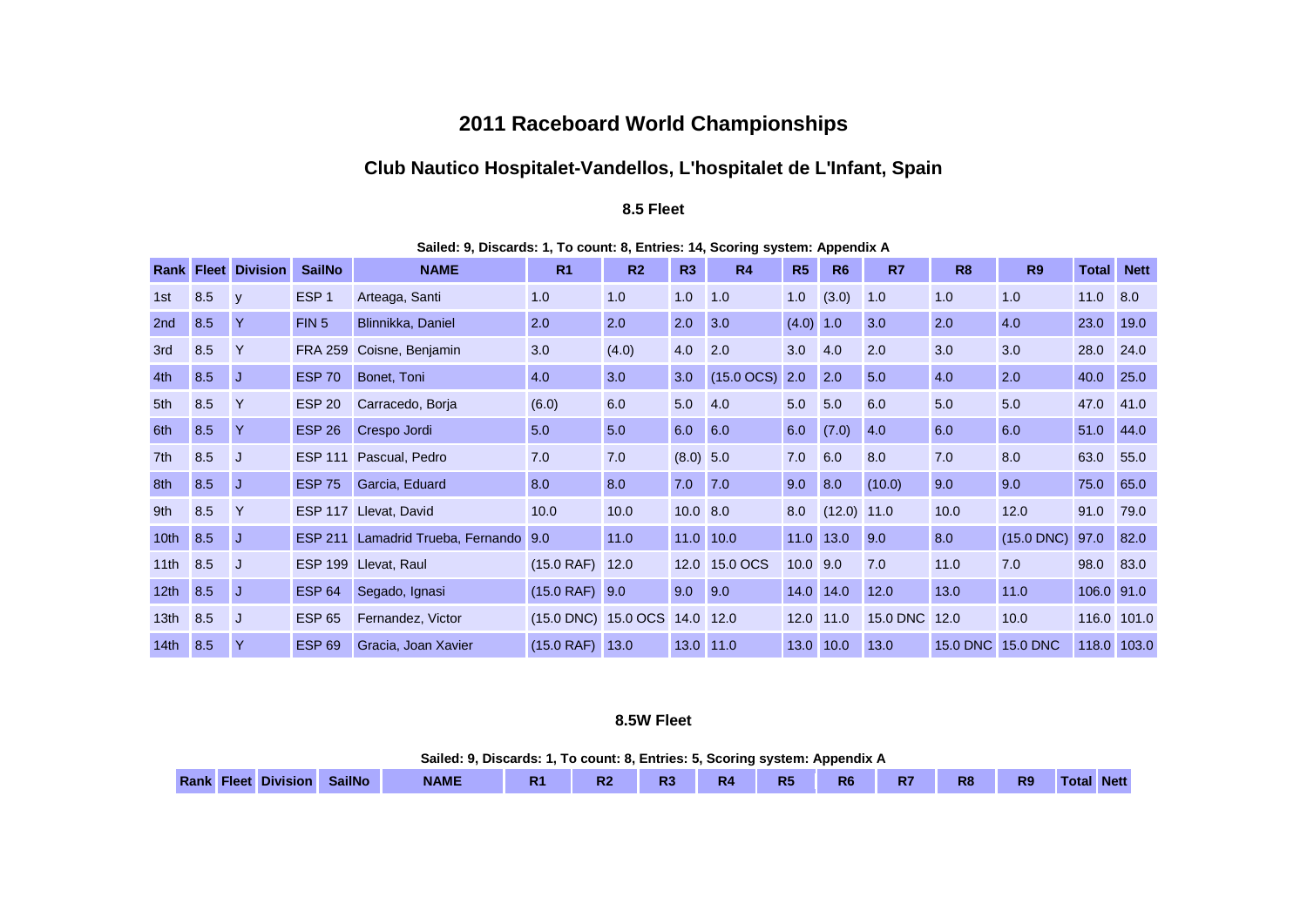| 1st | 8.5W Y |               | GBR 607 Ellis, Harriet                                                                            | (2.0)           | 1.0             | 1.0 | 1.0 | 2.0 | 1.0 | 2.0 | 1.0         | 2.0 | 13.0 | 11.0 |
|-----|--------|---------------|---------------------------------------------------------------------------------------------------|-----------------|-----------------|-----|-----|-----|-----|-----|-------------|-----|------|------|
| 2nd | 8.5W   | <b>ESP 11</b> | Dominguez, Maria                                                                                  | 1.0             | (2.0)           | 2.0 | 2.0 | 1.0 | 2.0 | 1.0 | 2.0         | 1.0 | 14.0 | 12.0 |
| 3rd | 8.5W J |               | ESP 543 Lacambra, Mar                                                                             | $(6.0$ RAF) 3.0 |                 | 3.0 | 3.0 | 4.0 | 4.0 | 4.0 | 3.0         | 3.0 | 33.0 | 27.0 |
| 4th | 8.5W Y | <b>ESP 40</b> | Mari, Susanna                                                                                     | 3.0             | $(6.0$ RAF) 4.0 |     | 4.0 | 3.0 | 3.0 | 3.0 | 6.0 DNC 4.0 |     | 36.0 | 30.0 |
| 5th | 8.5W   | <b>POL 99</b> | Marciniak, Grazyna (6.0 DNF) 6.0 DNC 6.0 DNF 6.0 DNC 6.0 DNC 6.0 DNC 6.0 DNC 6.0 DNC 6.0 DNC 54.0 |                 |                 |     |     |     |     |     |             |     |      | 48.0 |

### **9.5 Fleet**

#### **Sailed: 9, Discards: 1, To count: 8, Entries: 50, Scoring system: Appendix A**

| <b>Rank</b>      |     | <b>Fleet Division</b> | <b>SailNo</b>    | <b>NAME</b>                     | R <sub>1</sub> | R <sub>2</sub> | R <sub>3</sub> | R4   | R <sub>5</sub> | <b>R6</b> | R7     | R <sub>8</sub> | <b>R9</b> | <b>Total</b> | <b>Nett</b> |
|------------------|-----|-----------------------|------------------|---------------------------------|----------------|----------------|----------------|------|----------------|-----------|--------|----------------|-----------|--------------|-------------|
| 1st              | 9.5 | M                     | SVK <sub>1</sub> | Pollak, Patrik                  | 2.0            | 2.0            | 1.0            | 1.0  | 1.0            | (3.0)     | 3.0    | 1.0            | 1.0       | 15.0         | 12.0        |
| 2nd              | 9.5 |                       | ESP <sub>9</sub> | Manchon, Curro                  | 1.0            | 1.0            | 2.0            | 2.0  | 2.0            | 1.0       | 1.0    | 2.0            | (3.0)     | 15.0         | 12.0        |
| 3rd              | 9.5 |                       | <b>ESP 66</b>    | Colomar, Toni                   | 3.0            | 4.0            | (6.0)          | 4.0  | 3.0            | 4.0       | 2.0    | 6.0            | 2.0       | 34.0         | 28.0        |
| 4th              | 9.5 |                       | <b>ESP 47</b>    | Mayans, Marti Juan              | (51.0)<br>DNC) | 3.0            | 8.0            | 3.0  | 4.0            | 2.0       | 9.0    | 5.0            | 11.0      | 96.0         | 45.0        |
| 5th              | 9.5 | M                     | <b>GBR 365</b>   | Kay, Mark                       | 8.0            | (10.0)         | 4.0            | 5.0  | 5.0            | 6.0       | 6.0    | 7.0            | 6.0       | 57.0         | 47.0        |
| 6th              | 9.5 | <b>GM</b>             | FIN <sub>6</sub> | Blinnikka, Juha                 | 7.0            | 6.0            | (11.0)         | 10.0 | 7.0            | 5.0       | 10.0   | 4.0            | 10.0      | 70.0         | 59.0        |
| 7th              | 9.5 |                       | <b>FRA 89</b>    | Dehouve, Sylvain                | 6.0            | 7.0            | 5.0            | 6.0  | 8.0            | 11.0      | (14.0) | 9.0            | 7.0       | 73.0         | 59.0        |
| 8th              | 9.5 | M                     | <b>ESP 36</b>    | Buchau, Alex                    | (51.0)<br>DNC) | 9.0            | 12.0           | 9.0  | 6.0            | 7.0       | 4.0    | 10.0           | 5.0       | 113.0        | 62.0        |
| 9th              | 9.5 | M                     | <b>JPN 15</b>    | Kazumasa, Sugiura               | 5.0            | 5.0            | 3.0            | 11.0 | 14.0           | 12.0      | 17.0   | 3.0            | (21.0)    | 91.0         | 70.0        |
| 10 <sub>th</sub> | 9.5 |                       | <b>GBR 720</b>   | White, John                     | 4.0            | 8.0            | 18.0           | 7.0  | 9.0            | 9.0       | 13.0   | (21.0)         | 12.0      | 101.0        | 80.0        |
| 11 <sub>th</sub> | 9.5 | <b>GM</b>             | <b>ESP 951</b>   | Lamadrid Rodriguez,<br>Fernando | 9.0            | 11.0           | 13.0           | 14.0 | (15.0)         | 8.0       | 8.0    | 8.0            | 13.0      | 99.0         | 84.0        |
| 12 <sub>th</sub> | 9.5 | M                     | <b>POR 73</b>    | Moura, Pedro                    | 14.0           | (16.0)         | 15.0           | 15.0 | 10.0           | 15.0      | 15.0   | 14.0           | 8.0       | 122.0        | 106.0       |
| 13 <sub>th</sub> | 9.5 |                       | <b>GER 933</b>   | Grundmann, Fabian               | 16.0           | (29.0)         | 20.0           | 16.0 | 11.0           | 10.0      | 7.0    | 17.0           | 9.0       | 135.0        | 106.0       |
| 14 <sub>th</sub> | 9.5 | <b>GM</b>             | <b>FRA 58</b>    | Loup, Franck                    | (51.0)         | 12.0           | 7.0            | 8.0  | 17.0           | 20.0      | 12.0   | 16.0           | 15.0      |              | 158.0 107.0 |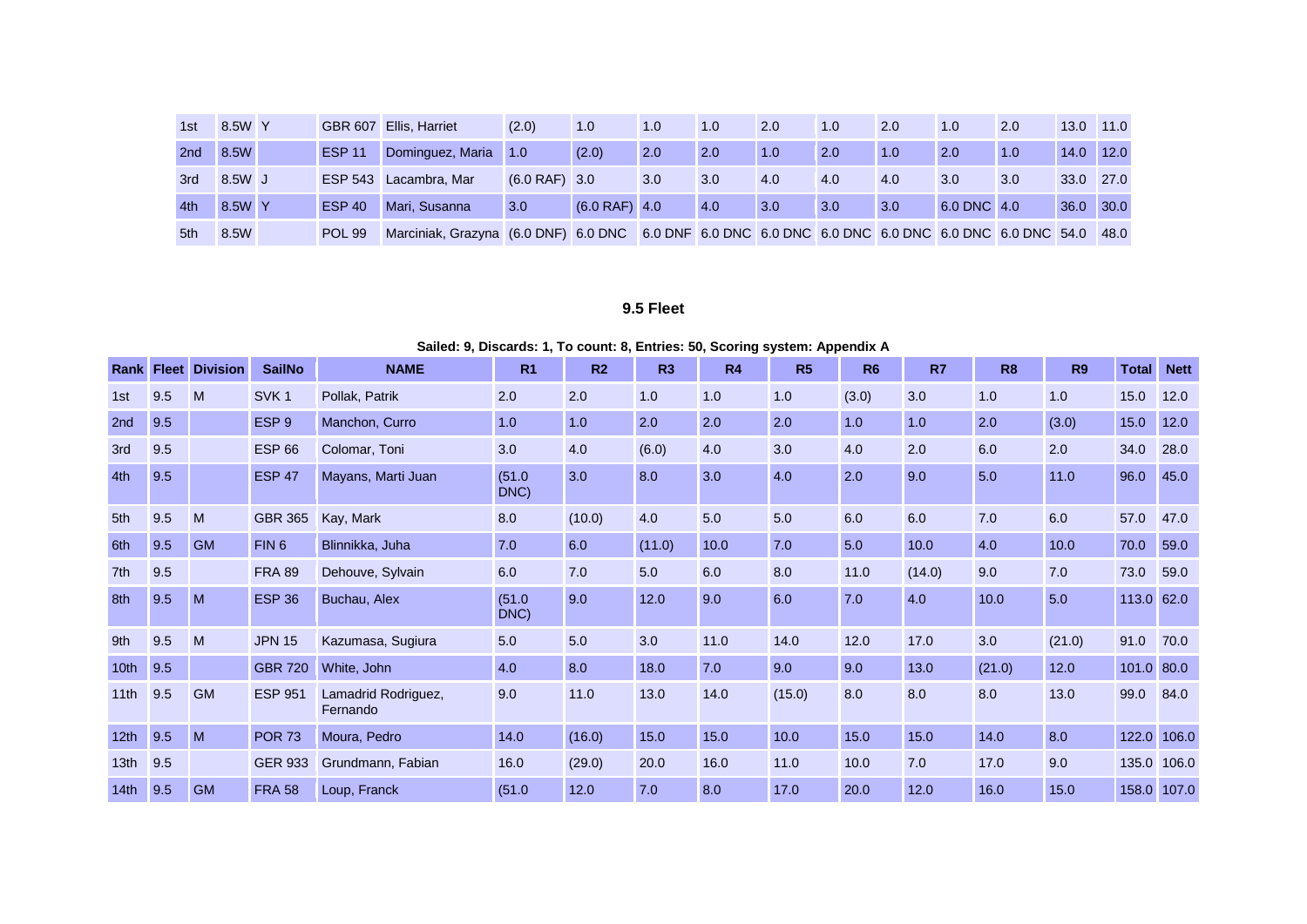|                  |     |           |                  |                         | DSQ)           |          |        |        |                |        |                |                |                |             |       |
|------------------|-----|-----------|------------------|-------------------------|----------------|----------|--------|--------|----------------|--------|----------------|----------------|----------------|-------------|-------|
| 15th             | 9.5 |           | <b>FRA 45</b>    | Watier, Timothee        | 13.0           | (23.0)   | 14.0   | 13.0   | 13.0           | 17.0   | 11.0           | 13.0           | 14.0           | 131.0 108.0 |       |
| 16th             | 9.5 | M         | ESP <sub>4</sub> | Giribet, Gonzalo        | 10.0           | 13.0     | 16.0   | 12.0   | 16.0           | 18.0   | (51.0)<br>OCS) | 12.0           | 16.0           | 164.0 113.0 |       |
| 17th             | 9.5 | M         | <b>ARG 355</b>   | Consorte, Fernando      | 21.0           | (24.0)   | 23.0   | 17.0   | 12.0           | 13.0   | 5.0            | 20.0           | 4.0            | 139.0 115.0 |       |
| 18th             | 9.5 | <b>GM</b> | GBR <sub>0</sub> | Gibson, Christopher     | 12.0           | 14.0     | 9.0    | 21.0   | 20.0           | 14.0   | 20.0           | (23.0)         | 19.0           | 152.0       | 129.0 |
| 19th             | 9.5 |           | <b>CZE 110</b>   | Kamensky, Radim         | 11.0           | 17.0     | 19.0   | 18.0   | (30.0)         | 21.0   | 21.0           | 15.0           | 20.0           | 172.0       | 142.0 |
| 20th             | 9.5 | $\vee$    | <b>GER 201</b>   | Homrighausen, Heiner    | 17.0           | 15.0     | 22.0   | 23.0   | 23.0           | (25.0) | 16.0           | 19.0           | 18.0           | 178.0       | 153.0 |
| 21st             | 9.5 | <b>GM</b> | <b>FRA 171</b>   | Jean, Asia              | (51.0)<br>RAF) | 19.0     | 10.0   | 24.0   | 18.0           | 23.0   | 19.0           | 22.0           | 22.0           | 208.0 157.0 |       |
| 22nd             | 9.5 | $\vee$    | <b>FIN 50</b>    | Mannisto, Kai           | 20.0           | 18.0     | 17.0   | (25.0) | 21.0           | 19.0   | 18.0           | 25.0           | 23.0           | 186.0 161.0 |       |
| 23rd             | 9.5 | M         | <b>ESP 54</b>    | Pascual, Alberto        | 18.0           | 21.0     | (30.0) | 27.0   | 22.0           | 16.0   | 22.0           | 27.0           | 17.0           | 200.0       | 170.0 |
| 24th             | 9.5 | <b>GM</b> | <b>GER 475</b>   | Kowollik, Christian     | 22.0           | 20.0     | 26.0   | 19.0   | 24.0           | 22.0   | 28.0           | 24.0           | (34.0)         | 219.0       | 185.0 |
| 25 <sub>th</sub> | 9.5 | $\vee$    | <b>POL 125</b>   | Frydrychowicz, Pawel    | 19.0           | 30.0     | 27.0   | (31.0) | 19.0           | 27.0   | 27.0           | 18.0           | 27.0           | 225.0       | 194.0 |
| 26th             | 9.5 | M         | <b>CZE 113</b>   | Kamensky, Pavel         | 23.0           | 22.0     | (34.0) | 28.0   | 25.0           | 24.0   | 26.0           | 26.0           | 24.0           | 232.0       | 198.0 |
| 27th             | 9.5 |           | <b>ARG 314</b>   | De Carolis, Javier      | 27.0           | 28.0     | 25.0   | 20.0   | (32.0)         | 31.0   | 25.0           | 30.0           | 26.0           | 244.0 212.0 |       |
| 28th             | 9.5 |           | <b>POL 236</b>   | Chalupczak, Adam        | 15.0           | 25.0     | 24.0   | 26.0   | 35.0           | 28.0   | 34.0           | 34.0           | (51.0)<br>DNC) | 272.0 221.0 |       |
| 29th             | 9.5 | M         |                  | ARG 317 Azzoni, Marcelo | 26.0           | 26.0     | 28.0   | 30.0   | 26.0           | 32.0   | 29.0           | (51.0)<br>DSQ) | 29.0           | 277.0 226.0 |       |
| 30th             | 9.5 | <b>GM</b> | <b>AUS 368</b>   | Reynolds, Richard       | 24.0           | 31.0     | 21.0   | 33.0   | 31.0           | (34.0) | 32.0           | 28.0           | 28.0           | 262.0 228.0 |       |
| 31st             | 9.5 |           | <b>ARG 371</b>   | Gonzalez, Sebastian     | 25.0           | 32.0     | (43.0) | 29.0   | 27.0           | 33.0   | 24.0           | 37.0           | 25.0           | 275.0 232.0 |       |
| 32nd             | 9.5 |           | <b>ESP 711</b>   | <b>Soriano Torres</b>   | 34.0           | 27.0     | 32.0   | 36.0   | 28.0           | (37.0) | 30.0           | 29.0           | 31.0           | 284.0 247.0 |       |
| 33rd             | 9.5 | <b>GM</b> | <b>ARG 373</b>   | Barquero, Juan          | 28.0           | 34.0     | 31.0   | 38.0   | 33.0           | 29.0   | 31.0           | 35.0           | (51.0)<br>DNC) | 310.0 259.0 |       |
| 34 <sub>th</sub> | 9.5 |           | <b>NOR 40</b>    | <b>Arne Nervik</b>      | (51.0)<br>DNC) | 51.0 DNC | 33.0   | 22.0   | 29.0           | 30.0   | 33.0           | 32.0           | 32.0           | 313.0 262.0 |       |
| 35th             | 9.5 |           | <b>FRA 619</b>   | Ghio, Jean Jacques      | 29.0           | 33.0     | 36.0   | 32.0   | (51.0)<br>DNC) | 43.0   | 37.0           | 31.0           | 33.0           | 325.0 274.0 |       |